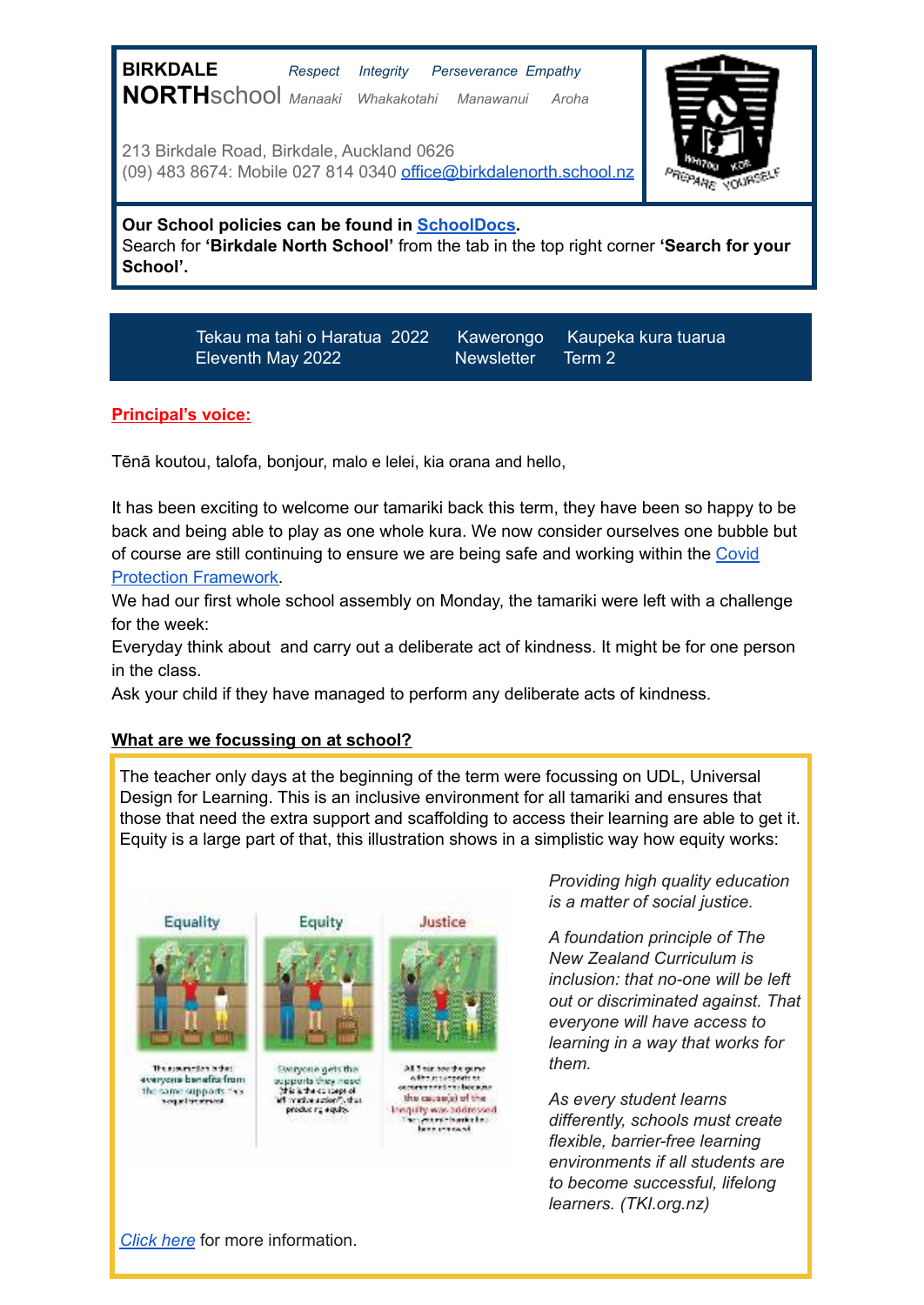Our Te Reo Professional development with [Te Puna Te Reo](https://tepunareomaori.co.nz/) is exciting and fast paced.

This is one of our main PD's this year and we are working hard to ensure that Te Reo is part of our everyday life within the school. The children have all been learning their individual pepeha and the day starts with a kōrero including our karakia tīmatanga, waiata and what is happening during the day. The programme is incorporating Te Reo and Tikanga ( the customary system of values and practises that have been developed over time and are deeply embedded in the social context)

As with everything we all develop at a different pace, but I for one am really enjoying this opportunity and finding Te Tikanga absolutely interesting and also very challenging!

Ask your tamariki what akoranga ( learning ) is happening in their class.

# **How do we communicate with you?**

We have a few different ways of communication:

- We email
- We have our [website https://www.birkdalenorth.school.nz/](https://www.birkdalenorth.school.nz/)
- You can follow us on [Facebook https://www.facebook.com/BirkdaleNorthSchool](https://www.facebook.com/BirkdaleNorthSchool)
- We use schoolAppsNZ
- To download the App Scan the QR code for access from a compatible Android or iOS mobile device



Or search SchoolAppsNZ on your smartphone and download. This is the icon you will see:



# **School Strategic Direction**

The Schools Strategic direction 2022 - 2024(Charter) can be found on our [website](https://www.birkdalenorth.school.nz/school-charter/) **OUR VISION**

Proud, unique individuals, who are creative, passionate and critical learners.

# **OUR VALUES**

**RESPECT -** We respect ourselves, each other and our community

**INTEGRITY -** We show integrity by trying our best in all our learning.

**PERSEVERANCE -** We show perseverance in all our learning.

**EMPATHY -** We show empathy to our peers and those around us.

**MANAAKI -** We show Manaaki by supporting, caring and showing hospitality to others. We are respectful, generous and caring.

**WHAKAKOTAHI -** We demonstrate Whakakotahi by learning from others. We unify, integrate, combine and unite our learning.

**MANAWANUI -** We are committed to unwavering tolerance, patience and persistence in all our learning.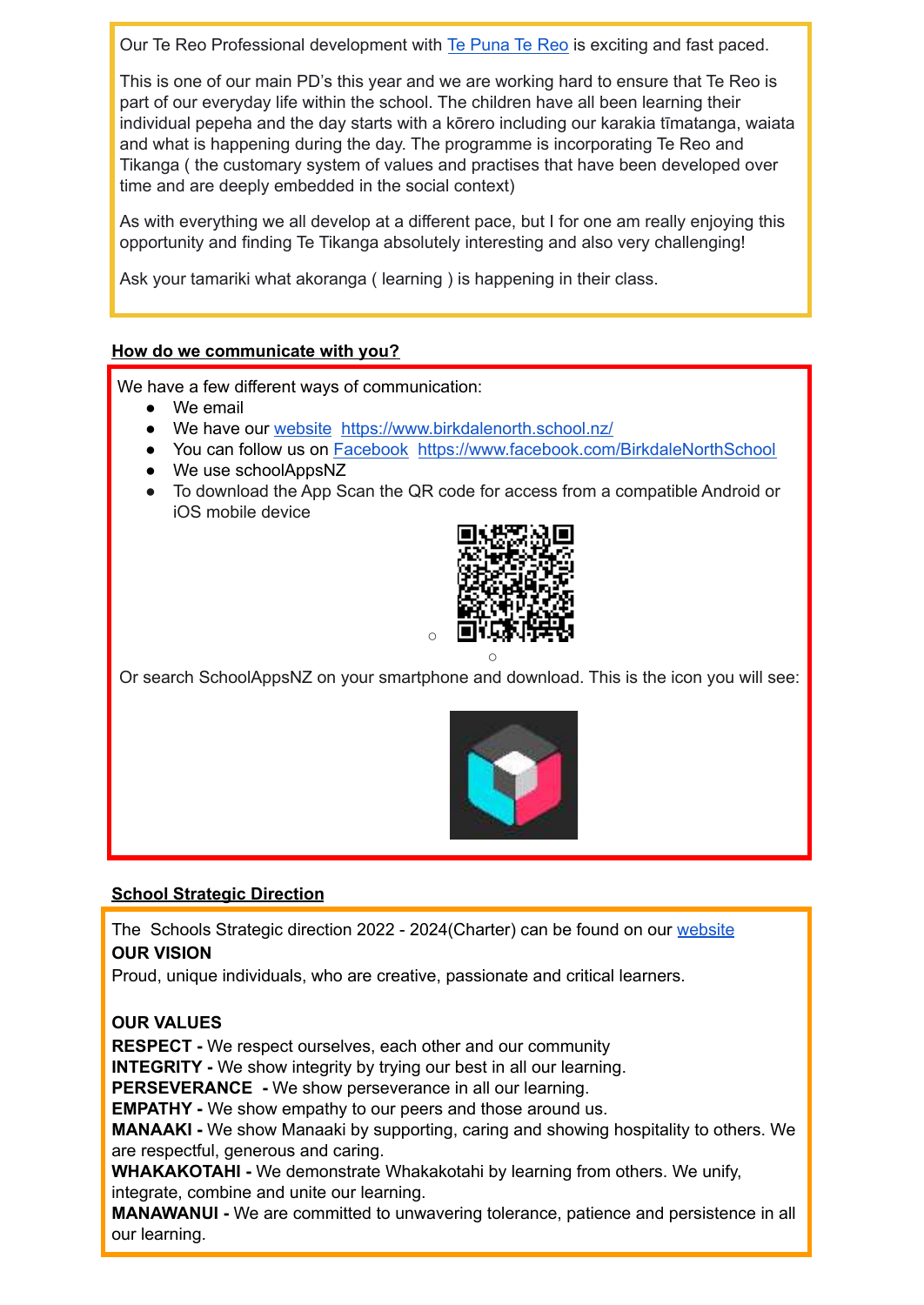**AROHA –** We show kindness and compassion, understanding the importance of having a careful and empathetic tolerance to others.

## **Tamariki crossing the roads at the end of the day.**

Now that many parents are picking up tamariki at the same time we have more vehicles trying to find a place to park.

We have noticed several times that cars are parking right on the corner of Levesque Street and Birkdale Road. This makes it very difficult for children crossing over as cars turning just don't see them.

If we could **all** take responsibility for our tamariki who are crossing that would be amazing. If you pick your child up from the dairy or around that area, another set of eyes keeping watch would make all the difference.

If you could offer your services on a regular basis to support our tamariki that would be even better. We could supply you with an orange jacket and just simply standing there will mean that the drivers will see you and realise that there may be children crossing. Please contact the school if you are able to help.

## **Please help us keep children safe when dropping off and picking up students.**

This week a concerned parent has noticed that a few people have been making U turns close to the school entrance.

Clearly this is a safety issue and with the number of vehicles in parking spaces the ability to see children on pathways is obstructed. For this reason our interpretation is that the practice of doing a U turn outside school at peak flow of pedestrian times is contrary to the road code which states:-

# *Making a U-turn*

*You are normally allowed to make U-turns, as long as the road is clear in both directions and it is safe to do so.*



**Please do not U turn when children are arriving or exiting the school under any circumstances.**

When a U turn is needed, our suggestion is to drive past the school and do your turn at the nearest roundabout. Please also pass this message onto grandparents and other people who collect/drop off your children.

Let's all work together to make this crossing and school entrance safe for everyone.

### **Triennial school board elections 2022**

Triennial elections for school boards will be held between 5 September and 23 September 2022, and will include provision for electronic voting. If you are interested in finding out more about what being a Board member means click [here](https://www.schoolboardelections.org.nz/becoming-a-board-member/)